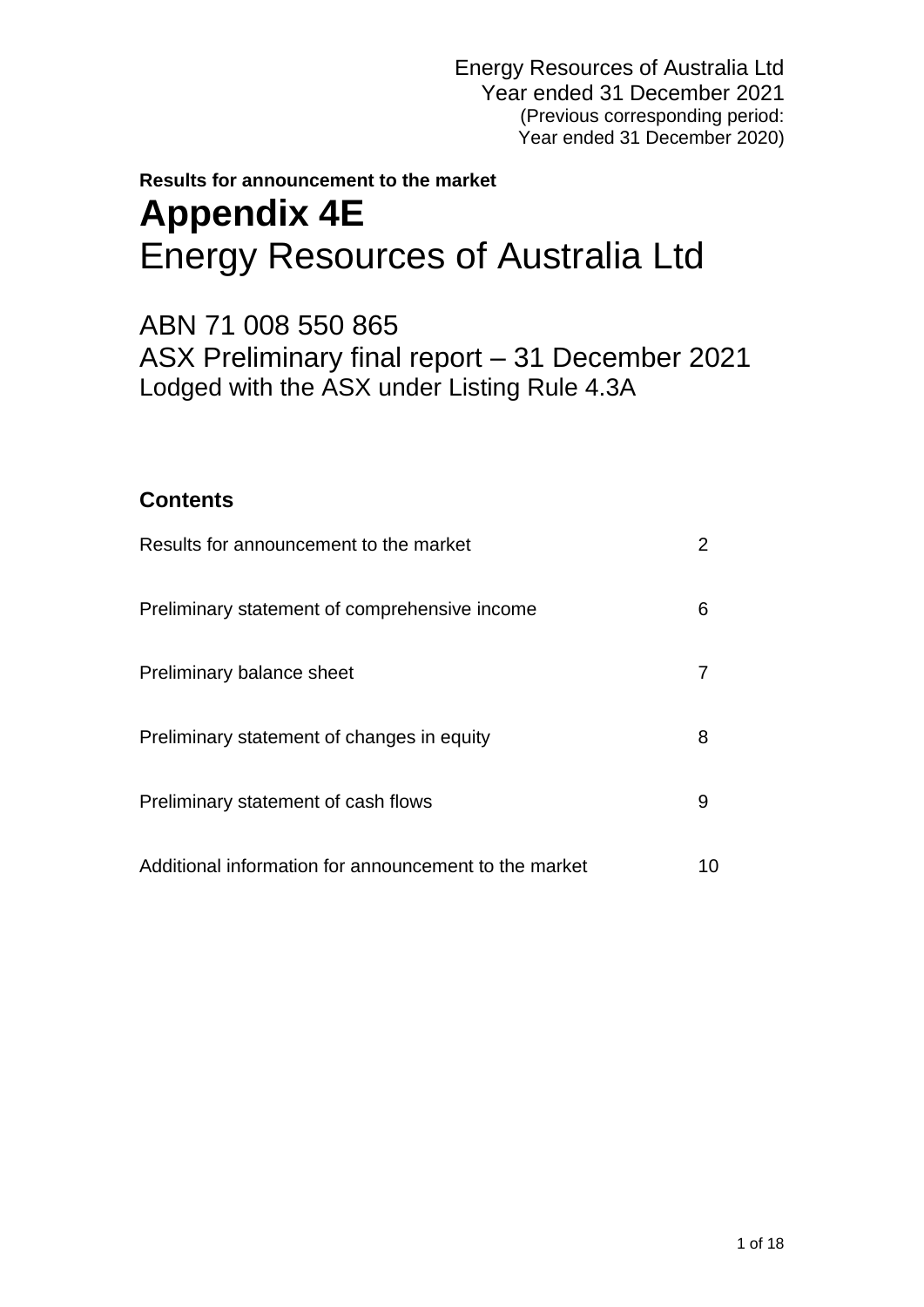### **Results for announcement to the market**

|                                                                                         | Change     |    | 2021<br>\$000 | 2020<br>\$000 |
|-----------------------------------------------------------------------------------------|------------|----|---------------|---------------|
| <b>Revenue</b> from sales of uranium                                                    | (21%)      | To | 190,347       | 242,222       |
| <b>Revenue</b> from continuing operations                                               | (21%)      | To | 201,007       | 254,891       |
| <b>Profit/(loss)</b> from continuing<br>operations after tax attributable to<br>members | (5,774%)   | To | (650, 212)    | 11,460        |
| <b>Net Cash flow</b> from operating<br>activities                                       | (97%)      | To | (37, 934)     | (19, 280)     |
| <b>Earnings</b> before Interest, Tax,<br>Depreciation and Amortisation                  | (19, 115%) | To | (648, 967)    | 3,413         |
| <b>EPS</b> (cents)                                                                      | (5,774%)   | To | (17.6)        | $0.4^{\circ}$ |

These financial results have been prepared in accordance with the Australian accounting standards.

#### **Review of operations**

Energy Resources of Australia Ltd (**ERA** or the **Company**) incurred negative cash flow from operating activities of \$38 million in 2021 compared to negative \$19 million in 2020. Cash rehabilitation spend for the year end 31 December 2021 was \$153 million compared to \$80 million in 2020.

ERA held total cash resources of \$699 million at 31 December 2021, comprised of \$164 million in cash at bank and \$535 million of cash held by the Commonwealth Government as part of the Ranger Rehabilitation Trust Fund. The Company has no debt.

ERA recorded a net profit before tax and rehabilitation adjustment of \$21 million. The net loss after tax was \$650 million for 2021 compared to a net profit after tax of \$11 million in 2020. The 2021 net loss was adversely impacted by an increase to the rehabilitation provision. Favourable impacts were seen from significantly lower operating costs as a result of cessation of operations in January 2021 and strong sales revenue, with the completion of all contracted sales and a substantial sell down of remaining uranium inventories. As at 31 December 2021, a revision of the rehabilitation provision cost estimate occurred resulting in an unfavourable adjustment of \$668 million. The major reforecast is ongoing, with finalisation expected in 2022.

In response to the ongoing COVID-19 pandemic, ERA continues to maintain controls and protocols in accordance with the Company's COVID-19 Management Plan to protect our employees and local communities as our first priority and ensure full compliance with Government requirements. ERA has continued to operate throughout this period with minimal impacts.

Uranium oxide produced for the year ended 31 December 2021 was 34 tonnes. Production at the Ranger Mine ceased, in accordance with the Ranger Authority on 8 January 2021. This concluded processing activity on the Ranger Project Area after 40 years of operations, during which time more than \$540 million of Royalty payments have been made to governments and Indigenous interests.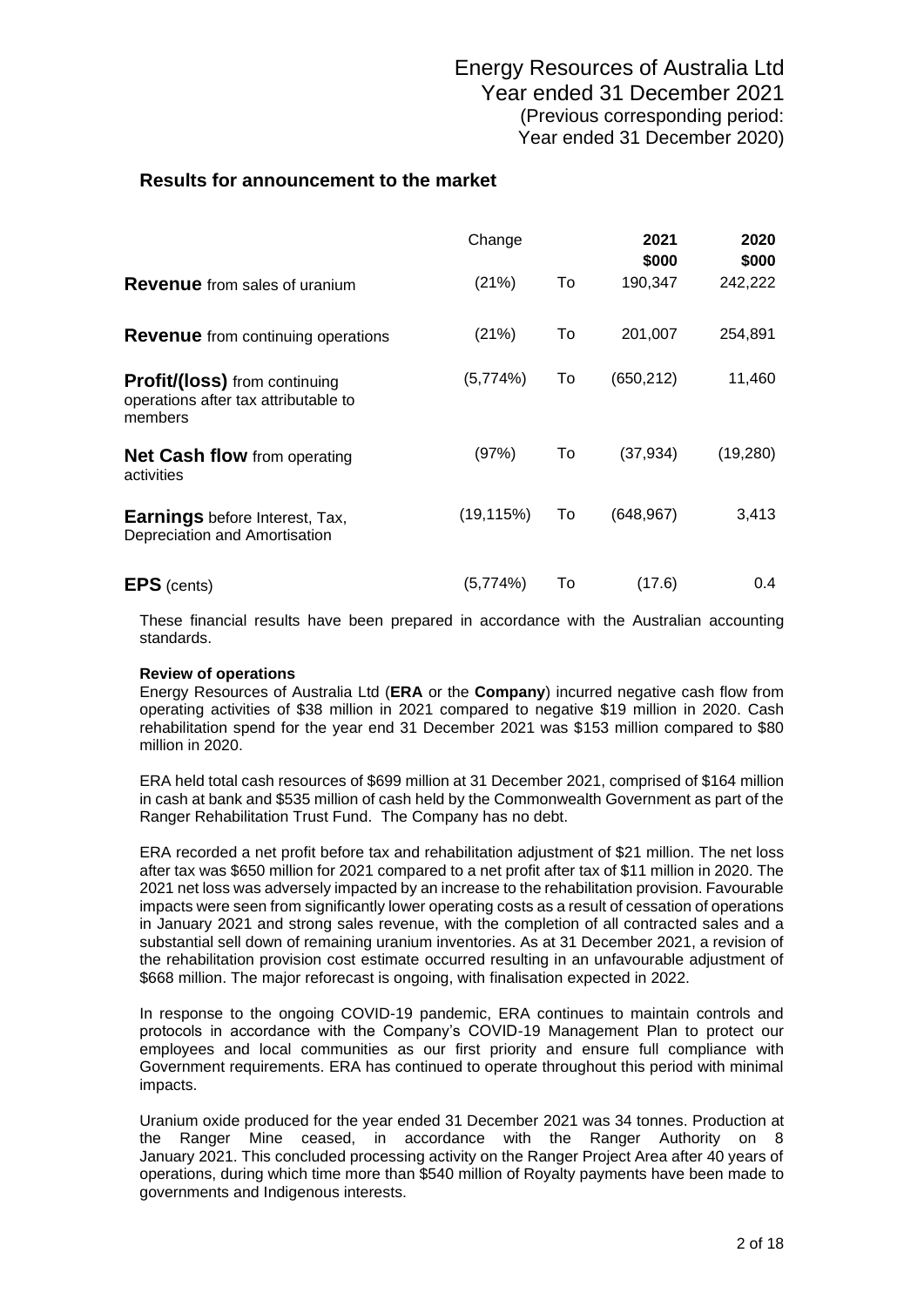#### **Results for announcement to the market**

Revenue from the sale of uranium oxide was \$190 million (2020: \$242 million). Revenue was heavily exposed to the spot market, with higher spot prices providing a favourable impact. ERA continues to maximise the value from uranium holdings through opportunistic spot sales.

Sales volume for 2021 was 1,302 tonnes compared with 1,721 tonnes for 2020. In 2021, ERA completed sales of 680 tonnes of uranium oxide into the spot market and completed contract sales of 622 tonnes. The balance of inventories will likely be sold into the spot market in 2022.

The average realised sales price for 2021 was US\$47.17 per pound compared to US\$42.60 per pound in 2020. The average realised price was favourable impacted by increased sales into a stronger second half spot market.

With uranium oxide sales denominated in US dollars, the strengthening of the Australian dollar had an adverse impact on ERA's financial results. The average exchange rate, inclusive of foreign exchange hedges, was 71 US cents, compared with 67 US cents for 2020.

In 2020, ERA sought to maximise exposure to the favourable movement in the Australian dollar whereby ERA entered into a number of forward foreign exchange contracts for USD denominated sales. These forward exchange contracts completed in early 2021 at an average exchange rate of 65 cents, resulting in a benefit of \$9.6 million.

Cash costs for 2021 were substantially lower than the corresponding period in 2020. This was mainly driven by the cessation of processing operations in January 2021 and move to full scale rehabilitation. Operating costs are now purely those of a corporate or sales nature.

Interest income for 2021 was \$1.9 million, compared to \$5.6 million for 2020. The weighted average interest rate received on term deposit for the period was 0.3 per cent (2020: 0.8%)

#### **Cessation of production on the Ranger Project Area**

Production at the Ranger Mine ceased, in accordance with the Ranger Authority on 8 January 2021. This concluded processing activities on the Ranger Project Area after 40 years of operation, totalling greater than 132,000 tonnes of drummed uranium and during which time more than \$540 million of royalty payments have been made to governments and Indigenous interests.

In 2018, the Company initiated the "My Future Plan" employee support program to prepare mining and processing employees for "life after ERA". The program provides participants with opportunities to expand their skills and capabilities following the cessation of production at Ranger. The program also provides support to employees seeking to be redeployed within the broader Rio Tinto group and to those who may wish to explore other opportunities or retire. The Company has supported the preparation of career plans for approximately 95 per cent of the workforce. Following cessation of production in January 2021, ERA successfully redeployed a number of employees into other Rio Tinto business units with the remainder of employees not required to execute the rehabilitation phase progressing the plans made through the "My Future Plan" program.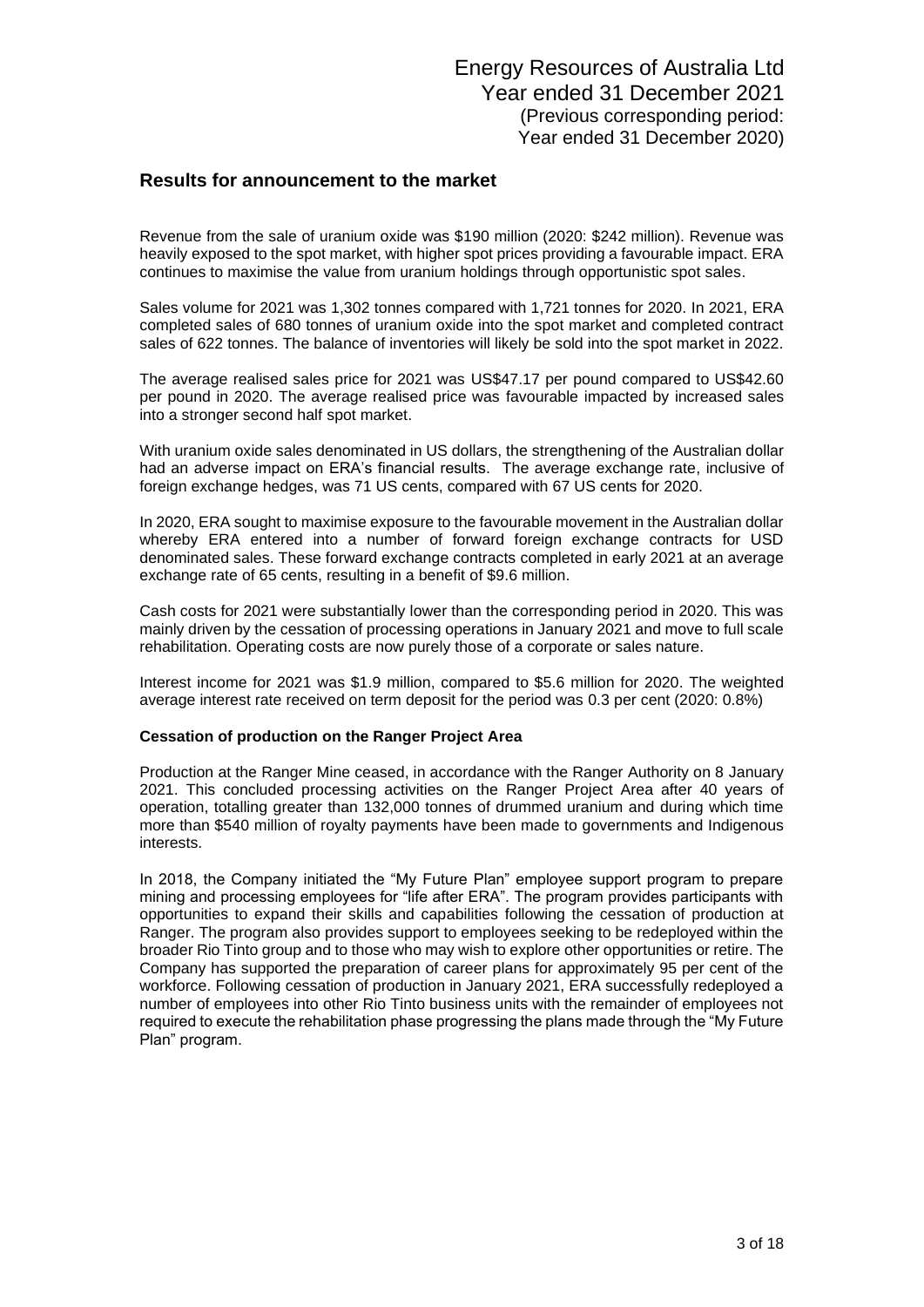#### **Results for announcement to the market**

#### **Rehabilitation**

At 31 December 2021, the ERA rehabilitation provision is \$1,251 million<sup>1</sup>.

During the second half of 2021 ERA commenced a major reforecast of both cost and schedule in relation to the calculation of the rehabilitation provision and timing for completion for the Ranger Project Area. To assist with that reforecast, Bechtel was engaged to perform an independent review and gap analysis of ERA's forecast cost and schedule data. The preliminary findings by ERA from its reforecast exercise indicates that:

- (i) the revised total cost of completing the Ranger Project Area rehabilitation, including incurred spend from 1 January 2019, is forecast to be approximately between \$1.6 billion and \$2.2 billion. The previously announced closure estimate, which was based on the Ranger Project Area closure Feasibility Study finalised in 2019 ("Feasibility Study"), was \$973 million<sup>2</sup>; and
- (ii) the revised date for completing the Ranger Project Area rehabilitation is forecast to be between Quarter 4, 2027 and Quarter 4, 2028.

ERA notes that the above revised estimates, as to both cost and schedule, are based on the Ranger rehabilitation project being completed in accordance with the methodology set out in the current Mine Closure Plan.

Work has commenced on the assessment of further options for the completion of the rehabilitation project, including a proposed revision to the methodology for capping Pit 3 to more traditional methods that could be subject to lower execution risk than ERA's current approved Mine Closure Plan. Any change to the execution methodology for the rehabilitation project is likely to necessitate further revision to the forecast cost and schedule for completing the project. Based on work performed to date, an increase to the rehabilitation provision of \$668 million has been made.

On 15 February 2021 a significant milestone was achieved with the completion of the bulk dredging works at the Tailings Storage Facility (TSF). Following this, progressed floor and wall cleaning activities were subsequently completed in December 2021. This is a significant milestone for the closure project. Final stakeholder notification and approvals to use the TSF as a Water Storage Facility is expected to be completed in early 2022.

In addition, the first phase of revegetation planting at Pit 1 was completed. The final planting for Pit 1 is planned to be completed in early 2022. All seeds have been propagated in the nursery ready for planting.

The Pit 3 early works wicking contract has now been awarded. The wicking and capping of Pit 3 are critical path activities to be completed prior to the commencement of Pit 3 bulk backfill.

Following the successful granting of land and execution of the Section 19A township lease for Jabiru to the Mirarr Traditional Owners in June 2021, ERA's Jabiru housing refurbishment program continues to progress. ERA is progressively working with Jabiru Kabolkmakmen Ltd (JKL) for the transfer of properties to enable tenanting by third parties, the first tranche of which occurred in the December quarter. Rectifications will continue in 2022.

<sup>&</sup>lt;sup>1</sup> 31 December 2021 provision discounted at 1.5% per cent and presented in real terms (\$1,314 million undiscounted in real terms). This equates to an estimated \$1379 million in undiscounted nominal terms.<br><sup>2</sup> Based on 31 December 2018 rehabilitation provision, (\$973 million undiscounted in nominal terms, excluding not yet recognised termination benefits in line

with Australian Accounting Standards and including an allowance of \$1 million in relation to the estimated cost of Jabiluka Mineral lease rehabilitation expense).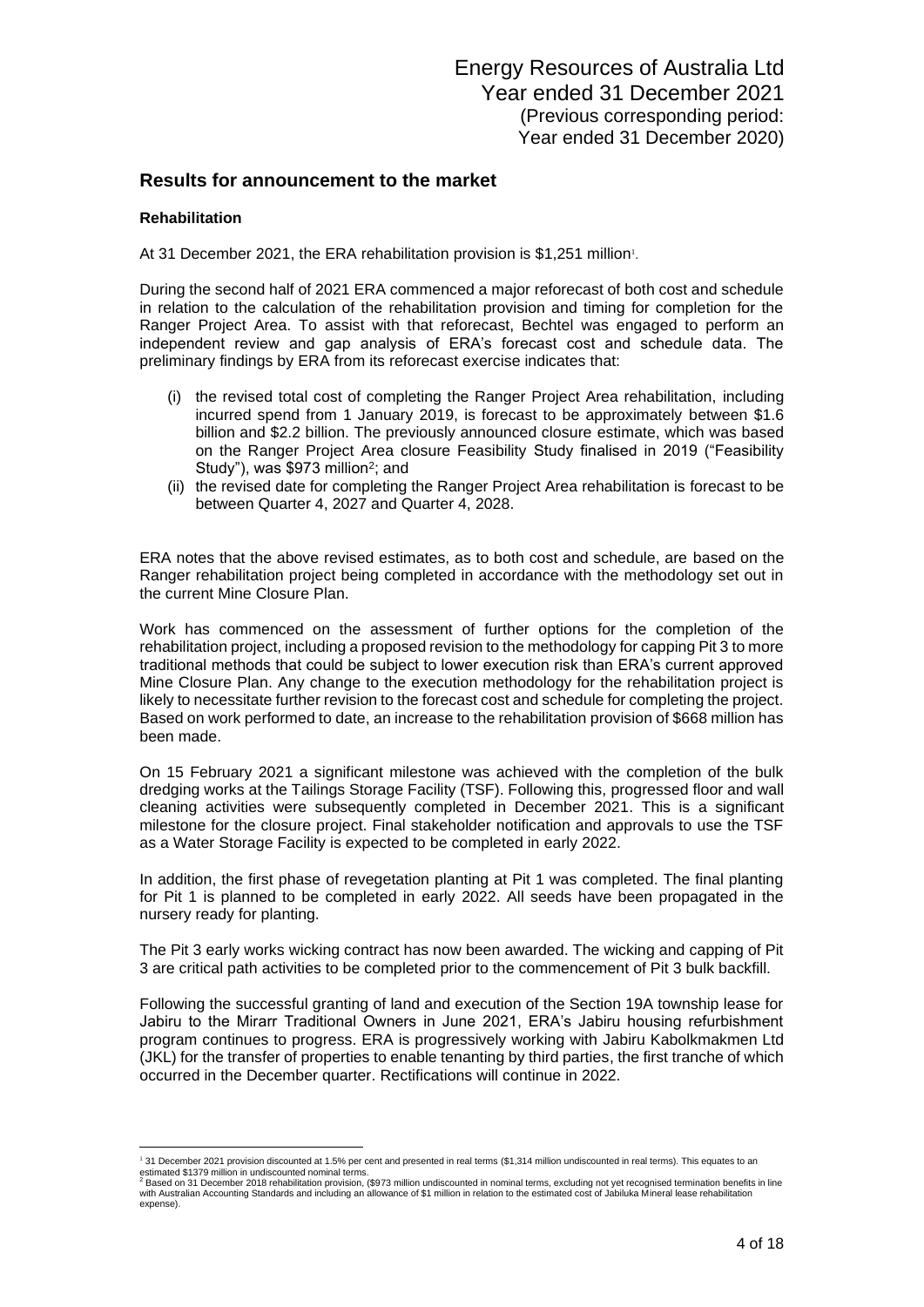#### **Results for announcement to the market**

Other key rehabilitation activities continued including water treatment as well as the completion of the Brine Concentrator upgrade project.

#### **Funding**

As a result of the increase in rehabilitation provision, ERA has commenced an assessment of potential funding options. An inability to obtain sufficient funding would have a material impact on ERA's business, financial performance and assessment as a going concern. Rio Tinto has reiterated its commitment to ensuring the rehabilitation of the Ranger Project Area is successfully achieved to a standard that will establish an environment similar to the adjacent Kakadu National Park. ERA is commencing discussions with major shareholders about a funding solution.

#### **Ranger 3 Deeps**

Given the current Ranger Authority requirement for cessation on processing on 8 January 2021 and the uranium market environment, the Ranger 3 Deeps project faces material barriers to development. Due to ongoing constrained market conditions the project remains uneconomic. Consequently, in August 2021 ERA completed backfill works on the Ranger 3 Deeps decline.

At present, no work is being conducted on further development options for the Ranger 3 Deeps deposit.

#### **Outlook**

The strategic priority of ERA is the rehabilitation of the Ranger Project Area, which ERA believes will demonstrate ERA's commitment of long-term sustainable operations in the region, create a sustainable, positive legacy and underpin potential future growth opportunities.

Consequently, ERA's near- term strategic priorities include:

- Secure a suitable funding option to meet future rehabilitation obligations;
- Complete rehabilitation of the Ranger Project Area;
- Maximise the generation of cash flow from the remaining inventories of drummed uranium oxide; and
- Preserve optionality over the company's undeveloped resources.

A key constraint for ERA is the Atomic Energy Act 1953 which currently requires completion of rehabilitation activities by January 2026. ERA has been engaging with Government and key stakeholders to amend the Atomic Energy Act 1953 and extend the expiry date of ERA's tenure on the Ranger Project Area.

#### **Dividends**

ERA has decided not to declare a final dividend for the 2021 financial year. No final dividend was paid in respect to the 2020 financial year.

#### **Exploration**

There was no exploration expenditure for the year ended 2021.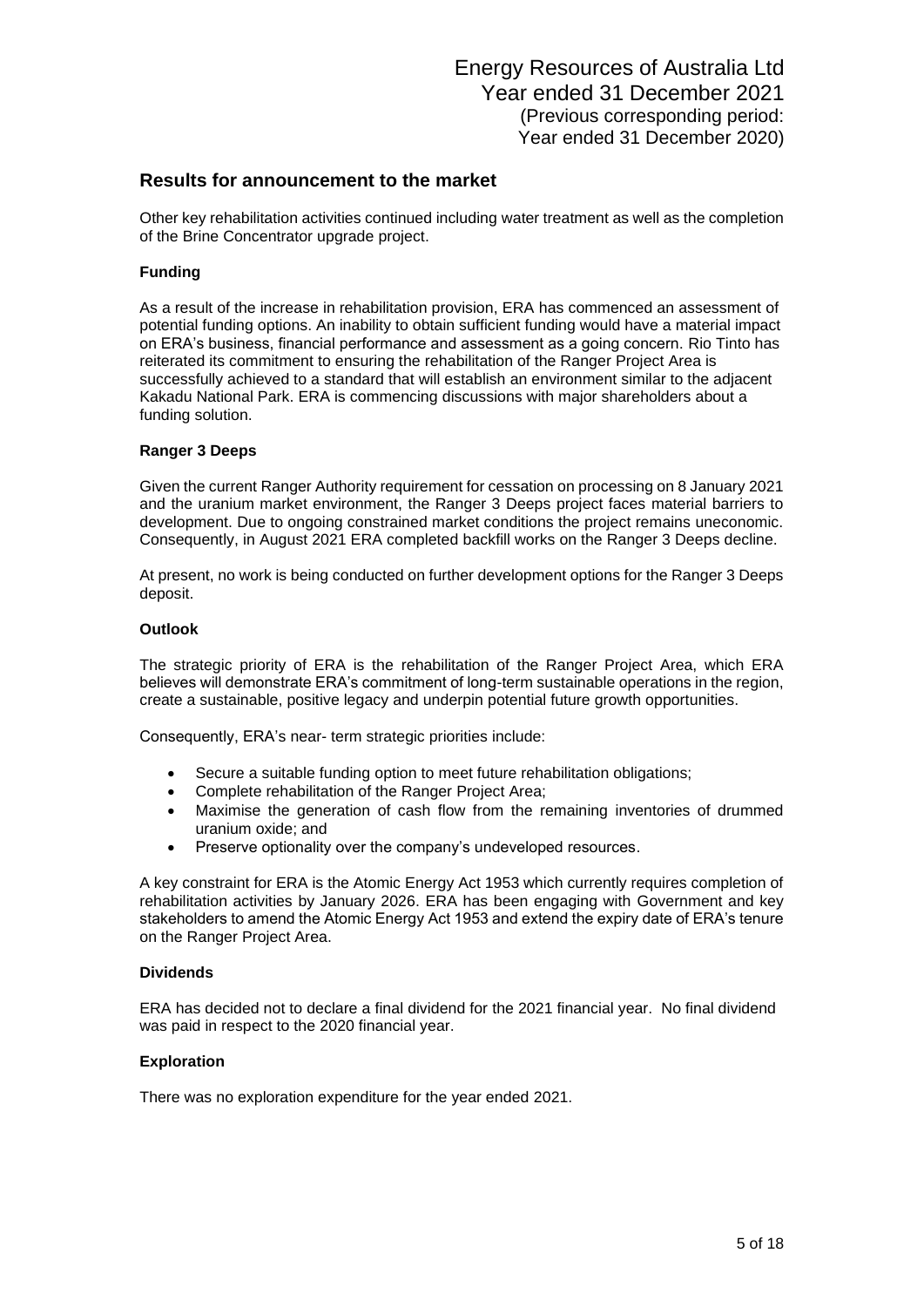## **Preliminary statement of comprehensive income**

|                                                                                                                                                                                                                                                                                                                                      | 2021<br>\$'000                                                                                                    | 2020<br>\$'000                                                                                                    |
|--------------------------------------------------------------------------------------------------------------------------------------------------------------------------------------------------------------------------------------------------------------------------------------------------------------------------------------|-------------------------------------------------------------------------------------------------------------------|-------------------------------------------------------------------------------------------------------------------|
| Revenue from continuing operations                                                                                                                                                                                                                                                                                                   | 201,007                                                                                                           | 254,891                                                                                                           |
| Changes in inventories<br>Materials and consumables used<br>Employee benefits and contractor expenses<br>Government and other royalties<br>Commission and shipping expenses<br>Depreciation and amortisation expenses<br>Changes in rehabilitation provision<br>Financing costs<br>Statutory and corporate expense<br>Other expenses | (119, 673)<br>(1,618)<br>(21, 821)<br>(9,891)<br>(2,585)<br>(354)<br>(668, 149)<br>(19, 529)<br>(4, 158)<br>(624) | (13,988)<br>(71, 818)<br>(101, 304)<br>(12, 517)<br>(5,069)<br>(353)<br>(6, 529)<br>(24, 949)<br>(9,260)<br>(461) |
| Profit/(Loss) before income tax                                                                                                                                                                                                                                                                                                      | (647, 395)                                                                                                        | 8,643                                                                                                             |
| Income tax benefit/(expense)                                                                                                                                                                                                                                                                                                         | (2, 817)                                                                                                          | 2,817                                                                                                             |
| Profit/(Loss) for the year                                                                                                                                                                                                                                                                                                           | (650, 212)                                                                                                        | 11,460                                                                                                            |
| Other comprehensive income for the year, net of tax<br>Items that will be reclassified subsequently to profit or loss<br>Cash flow hedging                                                                                                                                                                                           |                                                                                                                   |                                                                                                                   |
| Changes in the fair value of cash flow hedges<br>Income tax relating to components of other comprehensive<br>income                                                                                                                                                                                                                  | (9,391)<br>2,817                                                                                                  | 9,391<br>(2, 817)                                                                                                 |
| Other comprehensive income for the year, net of tax                                                                                                                                                                                                                                                                                  | (6, 574)                                                                                                          | 6,574                                                                                                             |
| Total comprehensive income for the year                                                                                                                                                                                                                                                                                              | (656, 786)                                                                                                        | 18,034                                                                                                            |
| Profit is attributable to:<br>Owners of Energy Resources of Australia Ltd                                                                                                                                                                                                                                                            | (650, 212)                                                                                                        | 11,460                                                                                                            |
| Total comprehensive income for the year is attributable to:<br>Owners of Energy Resources of Australia Ltd                                                                                                                                                                                                                           | (656, 786)                                                                                                        | 18,034                                                                                                            |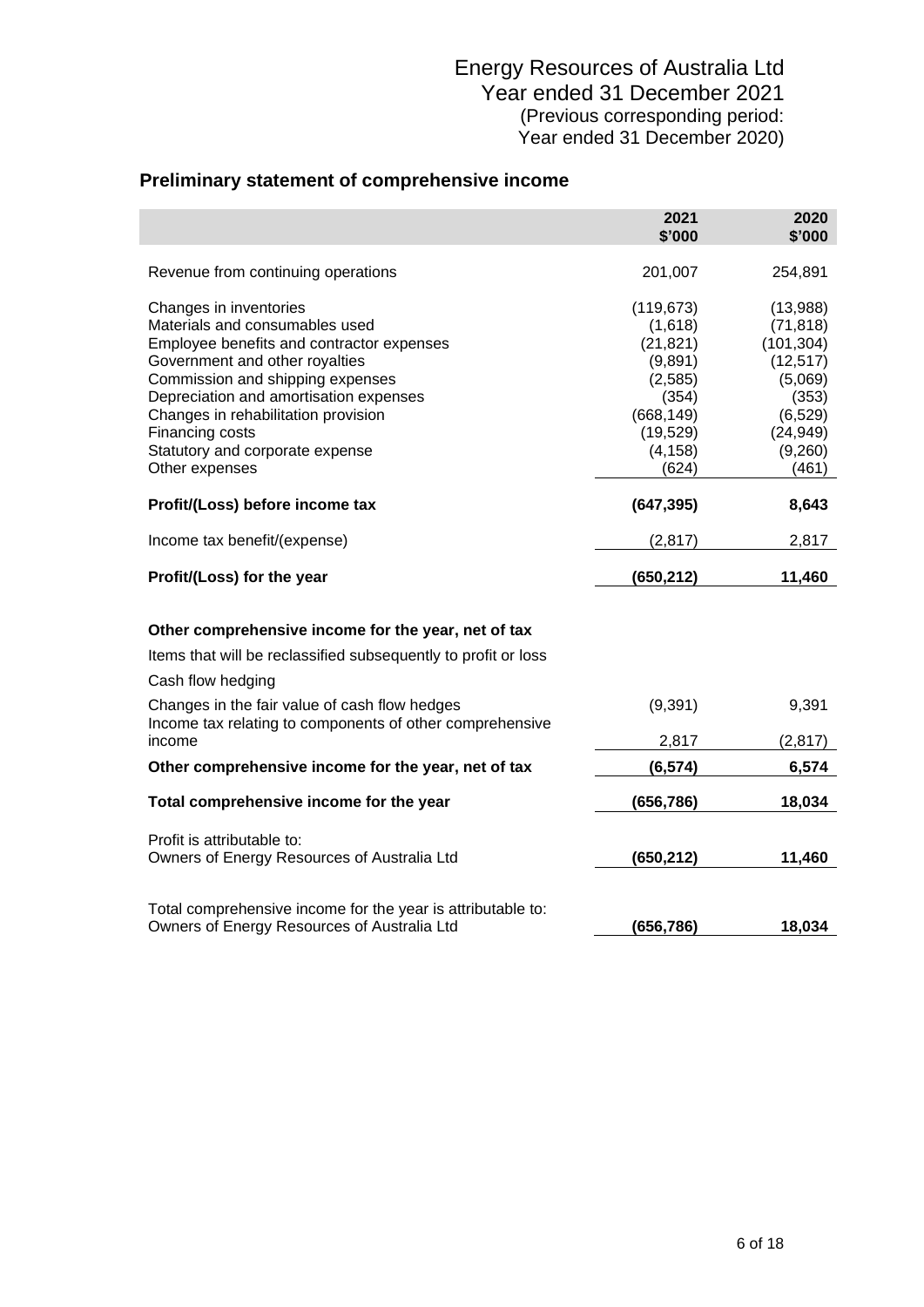| <b>Preliminary balance sheet</b>                   |                |                |
|----------------------------------------------------|----------------|----------------|
|                                                    | 2021<br>\$'000 | 2020<br>\$'000 |
|                                                    |                |                |
| <b>Current assets</b><br>Cash and cash equivalents | 163,872        | 204,350        |
| Trade and other receivables                        | 33,375         | 7,788          |
| Inventories                                        | 29,613         | 132,704        |
| Government security receivable                     | 65,400         | 123,316        |
| Derivative financial instruments                   | 3,451          | 12,423         |
| Other                                              | 829            | 2,030          |
| <b>Total current assets</b>                        | 296,540        | 482,611        |
|                                                    |                |                |
| <b>Non-current assets</b><br>Inventories           |                | 15,423         |
| Undeveloped properties                             | 89,856         | 89,856         |
| Property, plant and equipment                      | 92             | 1,756          |
| Government security receivable                     | 469,442        | 409,927        |
| Derivative financial instruments                   |                | 580            |
| <b>Total non-current assets</b>                    | 559,390        | 517,542        |
| <b>Total assets</b>                                | 855,930        | 1,000,153      |
|                                                    |                |                |
| <b>Current liabilities</b>                         |                |                |
| Payables                                           | 36,803         | 39,290         |
| Provisions                                         | 232,732        | 188,399        |
| Lease liabilities                                  | 93             | 1,583          |
| <b>Total current liabilities</b>                   | 269,628        | 229,272        |
| <b>Non-current liabilities</b>                     |                |                |
| Provisions                                         | 1,028,724      | 556,116        |
| Lease liabilities                                  |                | 186            |
| <b>Total non-current liabilities</b>               | 1,028,724      | 556,302        |
| <b>Total liabilities</b>                           | 1,298,352      | 785,574        |
|                                                    |                |                |
| Net assets/(deficit)                               | (442, 422)     | 214,579        |
| <b>Equity</b>                                      |                |                |
| Contributed equity                                 | 1,177,656      | 1,177,656      |
| Reserves                                           | 388,594        | 395,383        |
| <b>Accumulated losses</b>                          | (2,008,672)    | (1,358,460)    |
| <b>Total Equity</b>                                | (442, 422)     | 214,579        |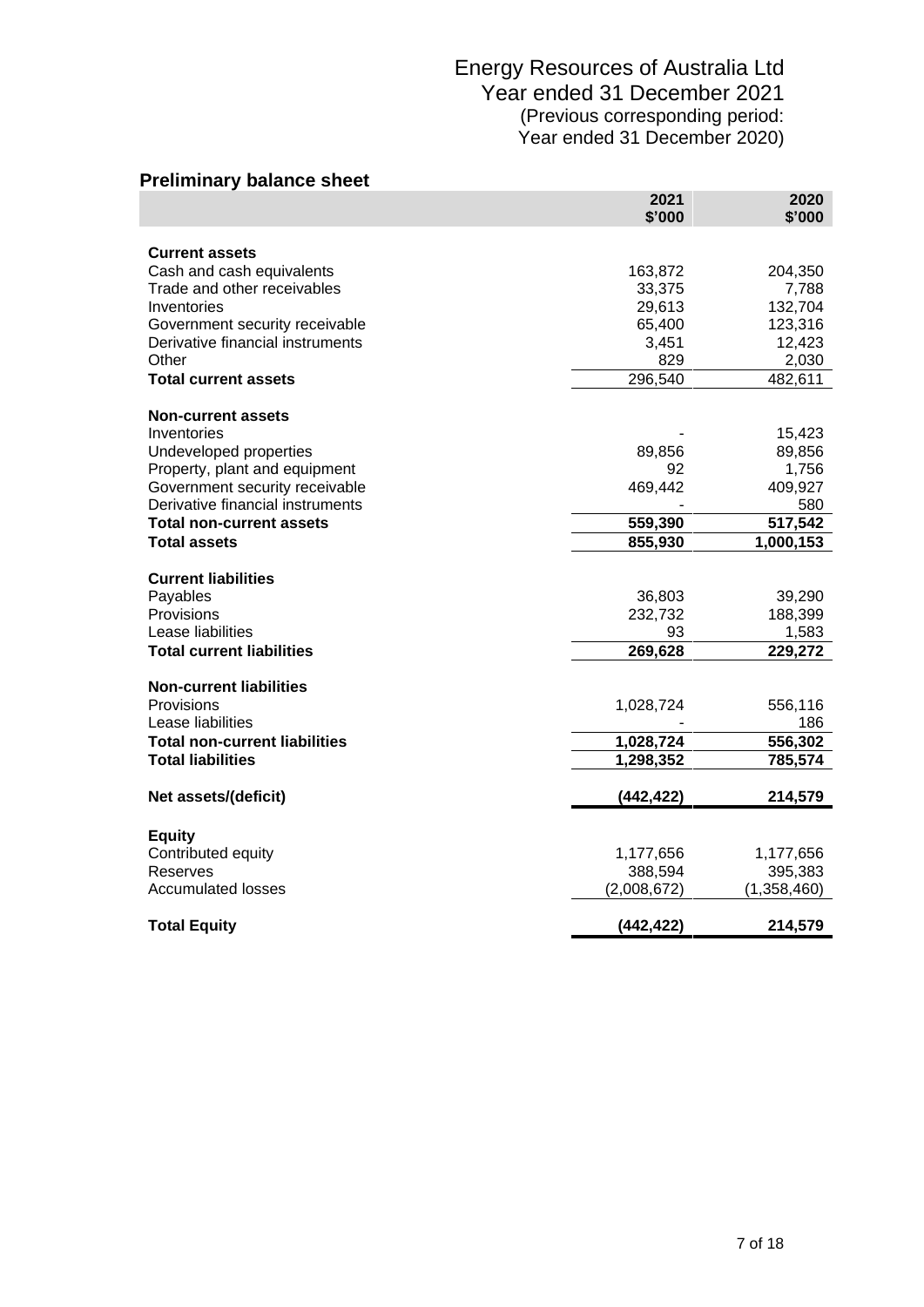| rellminary statement of changes in equity                                                          |                                        |                           |                                               |                 |
|----------------------------------------------------------------------------------------------------|----------------------------------------|---------------------------|-----------------------------------------------|-----------------|
|                                                                                                    | <b>Contributed</b><br>equity<br>\$'000 | <b>Reserves</b><br>\$'000 | <b>Accumulated</b><br><b>losses</b><br>\$'000 | Total<br>\$'000 |
| <b>Balance at 1 January 2020</b>                                                                   | 706,485                                | 388,748                   | (1, 369, 920)                                 | (274, 687)      |
| Profit for the year                                                                                |                                        |                           | 11,460                                        | 11,460          |
| Other comprehensive<br>income                                                                      |                                        | 6,574                     |                                               | 6,574           |
| <b>Total comprehensive</b><br>income for the year                                                  |                                        | 6,574                     | 11,460                                        | 18,034          |
| <b>Transactions with owners</b><br>in their capacity as<br>owners:<br>Contributions of equity, net |                                        |                           |                                               |                 |
| of transaction cost<br>Employee share options -                                                    | 471,171                                |                           |                                               | 471,171         |
| value of employee services                                                                         |                                        | 61                        |                                               | 61              |
|                                                                                                    | 471,171                                | 61                        | $\overline{a}$                                | 471,232         |
| <b>Balance at 31 December</b><br>2020                                                              | 1,177,656                              | 395,383                   | (1, 358, 460)                                 | 214,579         |
| Loss for the year                                                                                  |                                        |                           | (650, 212)                                    | (650, 212)      |
| Other comprehensive<br>income/(loss)                                                               |                                        | (6, 574)                  |                                               | (6, 574)        |
| <b>Total comprehensive</b><br>income/(loss) for the year                                           |                                        | (6, 574)                  | (650, 212)                                    | (656, 786)      |
| <b>Transactions with owners</b><br>in their capacity as<br>owners:<br>Contributions of equity, net |                                        |                           |                                               |                 |
| of transaction cost                                                                                |                                        |                           |                                               |                 |
| Employee share options -<br>value of employee services                                             |                                        | (215)                     |                                               | (215)           |
|                                                                                                    |                                        | (215)                     | ٠                                             | (215)           |
| <b>Balance at 31 December</b><br>2021                                                              | 1,177,656                              | 388,594                   | (2,008,672)                                   | (442, 422)      |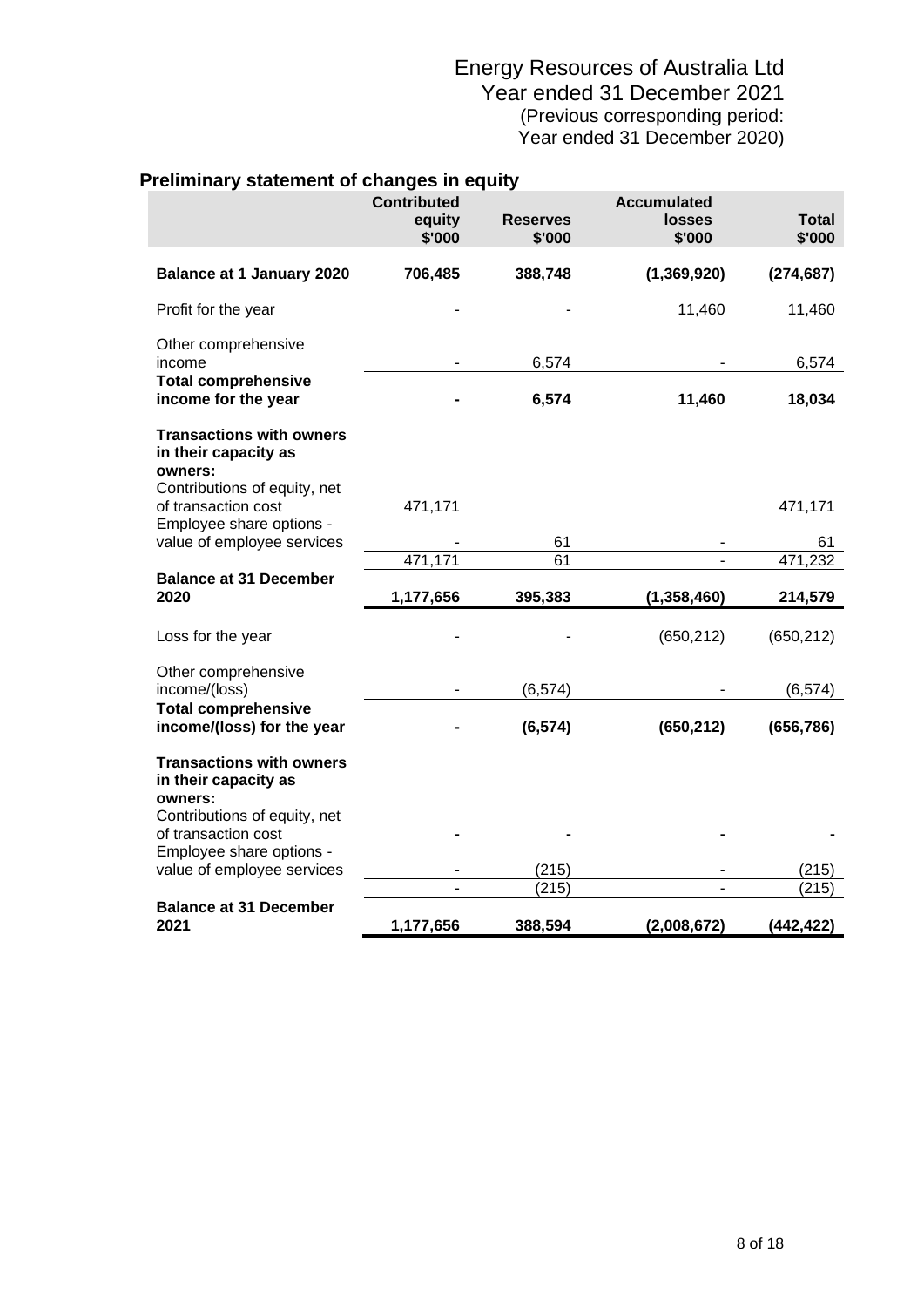## **Preliminary statement of cash flows**

|                                                                                    | 2021<br>\$'000 | 2020<br>\$'000 |
|------------------------------------------------------------------------------------|----------------|----------------|
|                                                                                    | inflows/       | inflows/       |
|                                                                                    | (outflows)     | (outflows)     |
| Cash flows from operating activities<br>Receipts from customers                    |                |                |
| (inclusive of goods and services tax)<br>Payments to suppliers and employees       | 194,155        | 268,885        |
| (inclusive of goods and services tax)                                              | (78, 552)      | (209, 596)     |
|                                                                                    | 115,603        | 59,289         |
| Payments for rehabilitation                                                        | (153, 149)     | (80, 190)      |
| Interest received                                                                  | 343            | 2,673          |
| Financing costs paid                                                               | (731)          | (1,052)        |
| Net cash inflow/(outflow) from operating activities                                | (37, 934)      | (19,280)       |
|                                                                                    |                |                |
| Cash flows from investing activities<br>Payments for property, plant and equipment | (43)           | (193)          |
| Proceeds from sale of property, plant and equipment                                |                |                |
| Payments for investments                                                           |                | (454,000)      |
| Net cash inflow/(outflow) from investing activities                                | (43)           | (454,193)      |
|                                                                                    |                |                |
| Cash flows from financing activities                                               |                |                |
| Employee share option payments                                                     | (835)          | (1,616)        |
| Proceeds from issues of shares                                                     |                | 476,049        |
| Share issue transaction costs                                                      |                | (2,791)        |
| Payment of lease liabilities                                                       | (1,677)        | (2, 408)       |
| Net cash inflow/(outflow) from financing activities                                | (2,512)        | 469,234        |
| Net increase/(decrease) in cash held                                               | (40, 489)      | (4,239)        |
| Cash at the beginning of the financial year                                        | 204,350        | 208,591        |
| Effects of exchange rate changes on cash                                           | 11             | (2)            |
| Cash at the end of the financial year                                              | 163,872        | 204,350        |
|                                                                                    |                |                |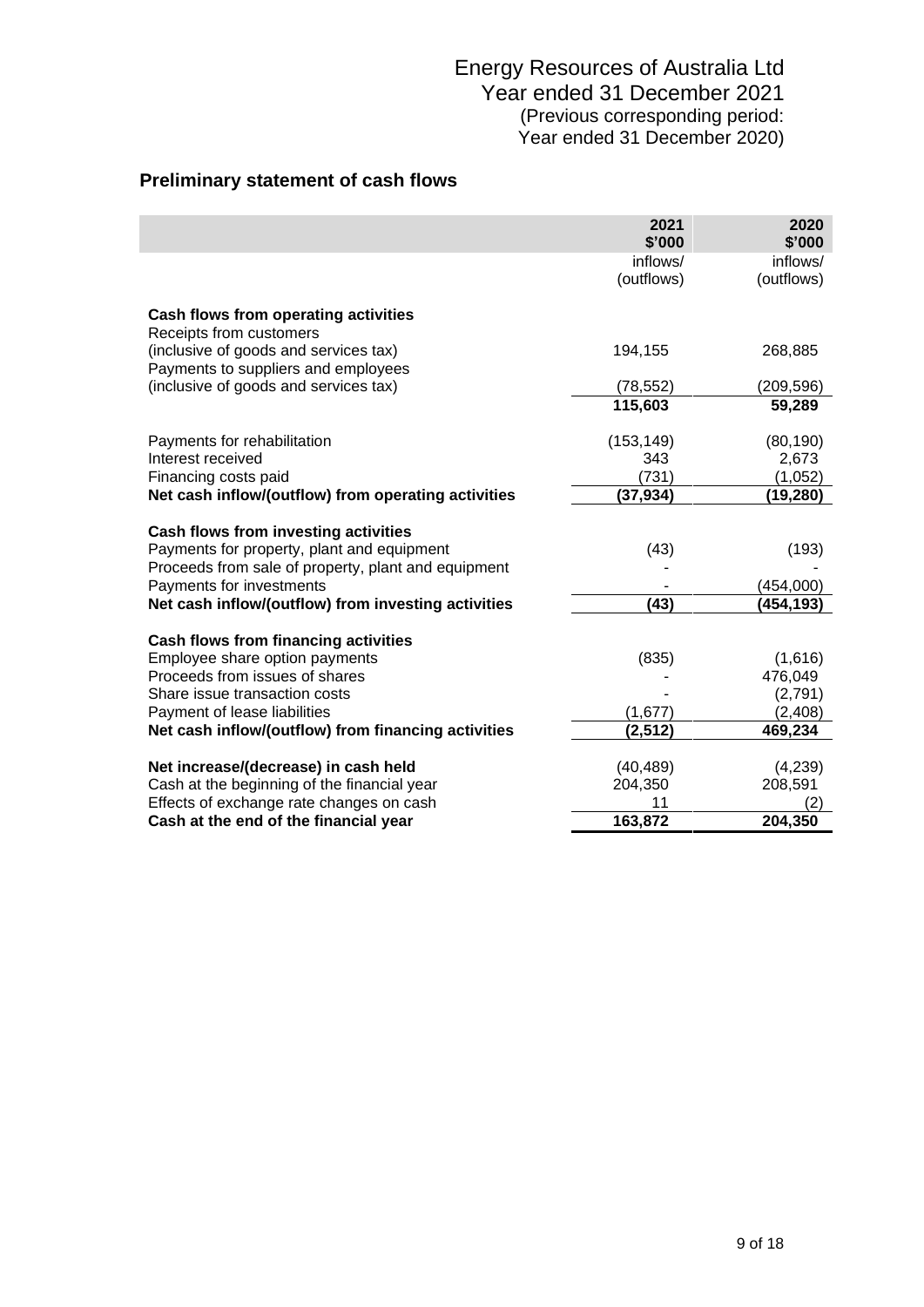| <b>Inventories</b>                                     | 2021<br>\$'000 | 2020<br>\$'000 |
|--------------------------------------------------------|----------------|----------------|
| Inventories - current                                  |                |                |
| Stores and spares                                      | 7,089          | 5,931          |
| Work in progress at cost                               |                | 776            |
| Finished product U <sub>3</sub> 0 <sub>8</sub> at cost | 22,524         | 125,997        |
| Total current inventory                                | 29,613         | 132,704        |
| Inventories – non-current                              |                |                |
| Finished product U <sub>3</sub> 0 <sub>8</sub> at cost |                | 15.423         |
|                                                        |                |                |

Inventories are carried at the lower of cost or net realisable value in accordance with AASB 102. When necessary, a net realisable value adjustment is included in 'Changes in inventories' in the statement of comprehensive income.

During 2021 a total net realisable value adjustment of \$2.5 million was recorded (Nil: 2020).

| <b>Financial instruments</b>                                   | 2021<br>\$'000 | 2020<br>\$'000  |
|----------------------------------------------------------------|----------------|-----------------|
| <b>Financial assets - current</b>                              |                |                 |
| Forward exchange contracts                                     |                | 9,391           |
| Gasoil swap contracts<br><b>Total Current Financial assets</b> | 3,451<br>3.451 | 3,032<br>12,423 |
| Financial assets - non-current                                 |                |                 |
| Gasoil swap contracts                                          |                | 580             |
| <b>Total Non-current Financial assets</b>                      |                | 580             |

#### **Financial instruments**

Financial assets and financial liabilities are recognised in ERA's Balance Sheet when ERA becomes a party to the contractual provisions of the instrument.

ERA has entered into both forward foreign exchange contracts and gasoil swap contracts. These contracts are used to manage ERA's exposure to US dollar sales and the price of diesel used to run major mine infrastructure.

Derivatives are recognised initially at fair value at the date a derivative contract is entered into and are subsequently remeasured to their fair value at each reporting date. The resulting gain or loss is recognised in the profit or loss immediately unless the derivative is designated and effective as a hedging instrument, in which event the timing of the recognition in profit or loss depends on the nature of the hedge relationship.

#### *US Dollar forward foreign exchange contracts*

ERA designates forward exchange contracts as hedging instruments in the form of cash flow hedges.

Amounts previously recognised in other comprehensive income and accumulated in equity are reclassified to profit or loss in the periods when the hedged item affects profit or loss, in the same line as the recognised hedged item.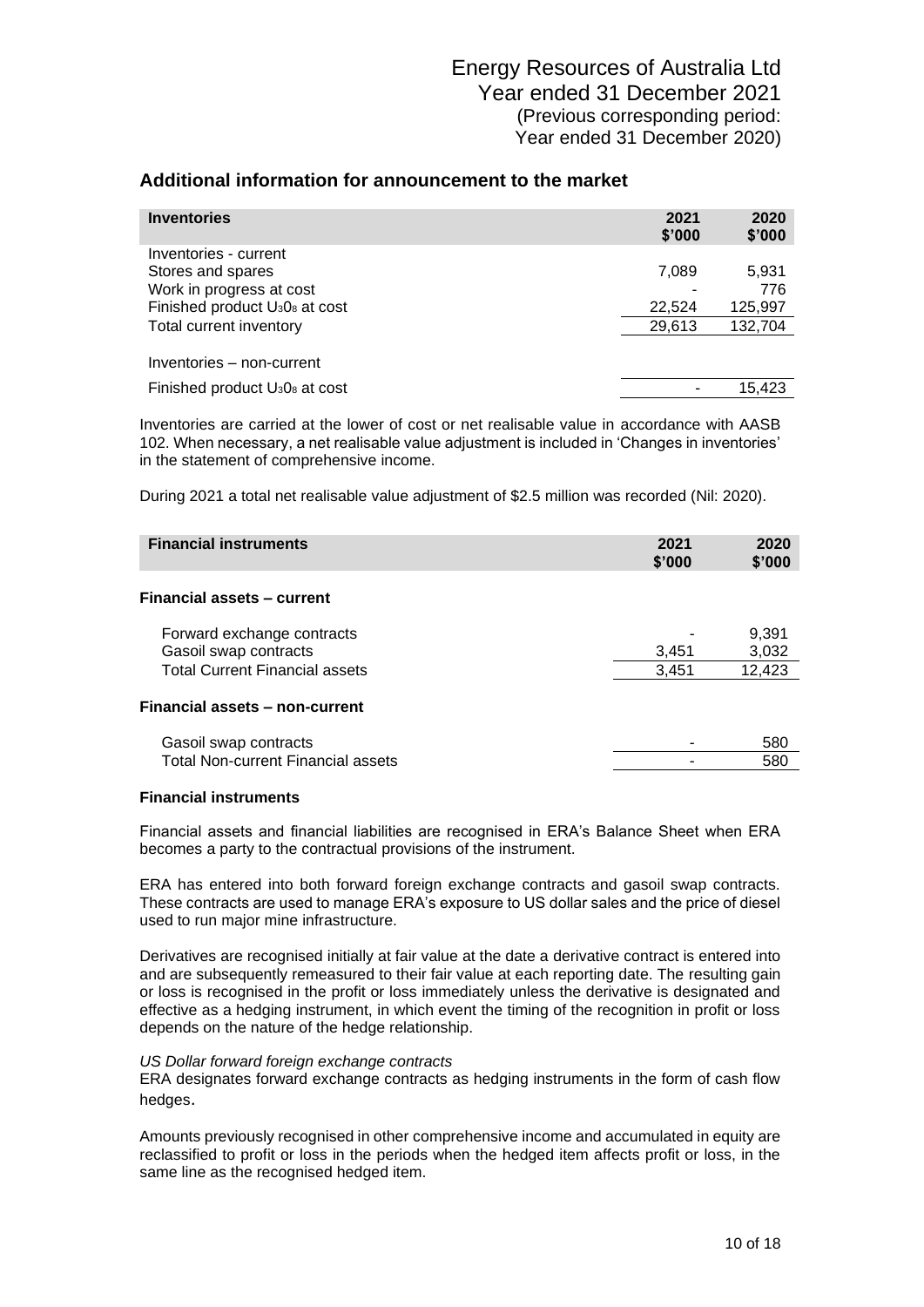Movements in the cash flow hedging reserve is as follows:

|                                                              | 2021    | 2020    |
|--------------------------------------------------------------|---------|---------|
|                                                              | \$'000  | \$'000  |
| Balance 1 January                                            | 6.574   |         |
| Unsettled change in fair value (before tax)                  | (9,391) | 9.391   |
| Tax on unsettled change in fair value                        | 2.817   | (2,817) |
| Gain on changes in fair value of settled hedges              | 9.561   | 4.707   |
| Gain on changes in fair value reclassified to profit or loss | (9,561) | (4,707) |
| Hedge Reserve at end of period                               |         | 6.574   |

No cashflow hedges remain outstanding at 31 December 2021.

#### *Gasoil swap contracts*

The Gasoil swaps have been measured at fair value, with the resulting gains recorded in the profit and loss.

The Gasoil swap contracts are measured at fair value on a recurring basis using a Discounted Cash Flows methodology. The contracts are valued, using market quoted forward exchange rates as inputs and when material discounted based on applicable yield curves derived from market quoted interest rates.

Gasoil swap contracts will mature as follows and are recorded as a non-current asset when maturity is greater than 1 year. The following table details ERA's liquidity analysis for its derivative financial instruments based on contractual maturities. The table has been drawn up based on the undiscounted cash flows. Settlement of the Gasoil swap contracts occurs on a net cash flow basis, based on the spot price at settlement.

| <b>Buy Gasoil</b>                     | <b>Notional \$m</b> | \$ per barrel |
|---------------------------------------|---------------------|---------------|
| Less than 1 year (USD)                | US\$1.9             | US\$51.75     |
| Less than 1 year (AUD)                | A\$4.7              | A\$89.00      |
| Greater than 1 year less than 2 years | -                   |               |

At 31 December 2021, had the Gasoil forward price weakened/strengthened by 10 per cent with all other variables held constant, the change in financial assets would have affected pretax profit for the half year by \$1.1 million.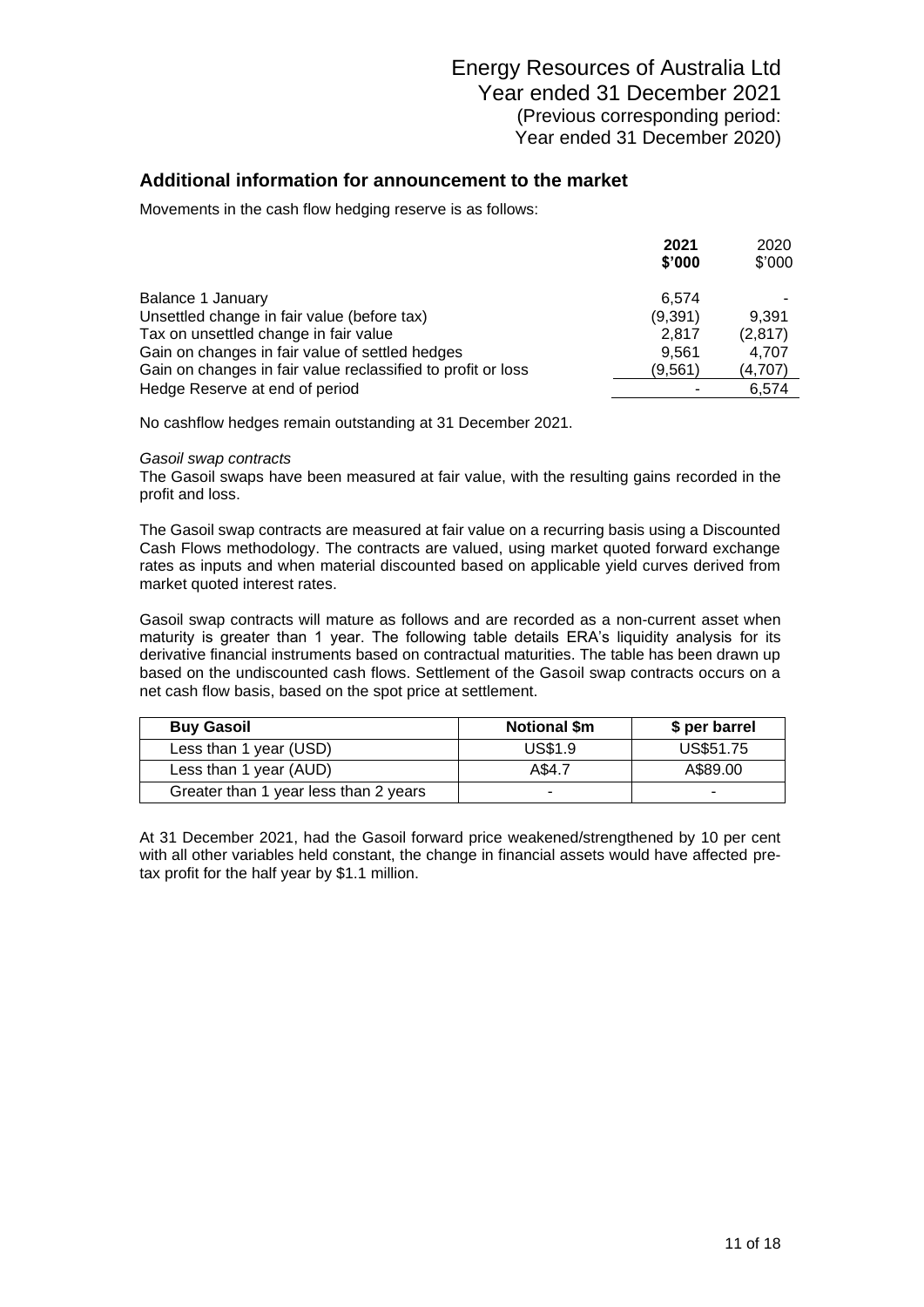| <b>Provisions</b>                                | 2021<br>\$'000 | 2020<br>\$'000 |
|--------------------------------------------------|----------------|----------------|
| Provisions - current                             |                |                |
| Employee benefits                                | 9,834          | 25,471         |
| Rehabilitation                                   | 222,898        | 162,928        |
| Total current provisions                         | 232,732        | 188,399        |
| Movement in current rehabilitation provision     |                |                |
| Carrying value at the start of the year          | 162,928        | 123,495        |
| Payments                                         | (153, 149)     | (80, 190)      |
| Right of Use assets depreciation                 | (1,227)        | (2, 104)       |
| Transfers from non-current provisions            | 214,346        | 121,727        |
| Carrying amount at the end of the year           | 222,898        | 162,928        |
| Provisions – non-current                         |                |                |
| Employee benefits                                | 753            | 745            |
| Rehabilitation                                   | 1,027,971      | 555,371        |
| Total non-current provisions                     | 1,028,724      | 556,116        |
| Movement in non-current rehabilitation provision |                |                |
| Carrying value at the start of the year          | 555,371        | 646,672        |
| Unwind of discount                               | 18,797         | 23,897         |
| Change in estimate                               | 668,149        | (2,572)        |
| Additional provisions recognised                 |                | 9,101          |
| Transfers to current provisions                  | (214,346)      | (121,727)      |
| Carrying amount at the end of the year           | 1,027,971      | 555,371        |

### **Additional information for announcement to the market**

#### **Employee Benefits**

Following the cessation of processing on the Ranger Project Area on 8 January 2021 and ERA's transition to closure phase, there has been a significant reduction in the Company workforce, triggering certain Termination Benefits. The total provision recognised in line with Australian Accounting Standards is \$0.9 million and is based on updated workforce requirements gathered as part of the major rehabilitation forecast. This is considered a current liability based on the balance expected to be payable within one year.

Potential termination payments beyond 2022 are yet to be recognised due to the level of uncertainty regarding quantum and timing.

#### **Rehabilitation Provision**

The calculation of the rehabilitation provision relies on estimates of costs and their timing to rehabilitate and restore disturbed land to establish an environment similar to the adjacent Kakadu National Park in line with the Company's obligations.

The costs are estimated on the basis of a closure plan, taking into account considerations of the technical closure options available to meet ERA's obligations. The provision for rehabilitation represents the net present cost at 31 December 2021 of the preferred plan and represents managements best estimate of cost.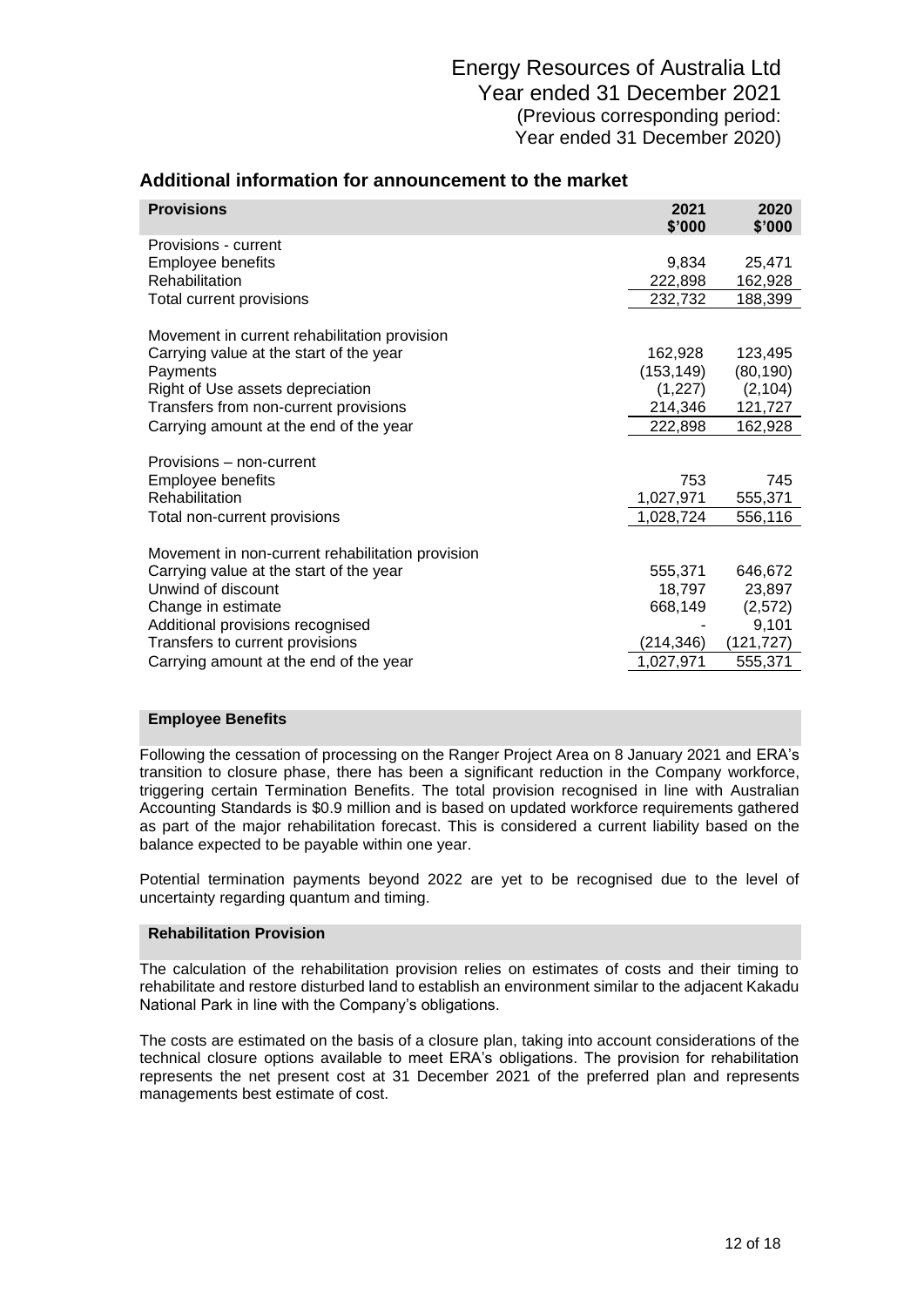In July 2021, ERA commenced a major reforecast of cost and schedule. This followed on from the 2019 Feasibility Study which expanded on the earlier prefeasibility study completed in 2011. The reforecast has continued into early 2022, including an external evaluation of the preliminary findings. The preliminary findings by ERA from its reforecast exercise based on the Ranger rehabilitation project being completed in accordance with the methodology set out in the current Mine Closure Plan indicates that:

- (i) the revised total cost of completing the Ranger Project Area rehabilitation, including incurred spend from 1 January 2019, is forecast to be approximately between \$1.6 billion and \$2.2 billion (undiscounted nominal terms). The previously announced closure estimate, which was based on the Ranger Project Area closure Feasibility Study finalised in 2019 ("Feasibility Study"), was \$973 million (undiscounted nominal terms); and
- (ii) the revised date for completing the Ranger Project Area rehabilitation is forecast to be between Quarter 4, 2027 and Quarter 4, 2028.

ERA notes that the above revised estimates, as to both cost and schedule, are based on the Ranger rehabilitation project being completed in accordance with the methodology set out in the current Mine Closure Plan.

In determining the provision, ERA has considered the preliminary findings from the reforecast as well as potential optimisation of the Pit 3 capping strategy. Further work on the reforecast and alterations to the Pit 3 capping strategy are ongoing. The reforecast estimate is prepared in nominal terms, it has then been adjusted to real terms by removing the impacts of inflation. This has then been discounted at 1.5% to give a closure provision. The estimated closure provision at 31 December 2021, excluding unrecognised employee termination benefits and an allowance of \$1 million for Jabiluka rehabilitation is \$1,250 million. This has resulted in an increase to the provision of \$668 million that has been recorded in the Statement of Comprehensive Income.

Key packages of work completed since 2012 include preliminary Pit 3 backfill, Pit 1 capping including design and backfill, completion of bulk dredging works at the Tailings Storage Facility (TSF) and construction of water treatment infrastructure including the brine concentrator, high density sludge (HDS) plant and brine squeezer.

Major activities to complete the rehabilitation plan include bulk material movements, water treatment, demolition and revegetation. Major cost sensitivities include Pit 3 capping, material movements and water treatment.

The ultimate cost of rehabilitation is uncertain and can vary in response to many factors including legal requirements, technological change, weather events and market conditions. It is reasonably possible that outcomes from within the next financial year that are different from the current cost estimate could require material adjustment to the rehabilitation provision for the Ranger Project Area.

Selected risks for the Ranger rehabilitation provision are detailed below.

#### *Tailings consolidation*

Bulk dredging works at the Tailings Storage Facility (TSF) were completed in February 2021, with works then shifting to progressing floor and wall cleaning activities which were subsequently completed in late 2021. This process has been more complex and time consuming than planned resulting in adverse impacts to cost and schedule of Pit 3 capping.

During the final capping process, the tailings in Pit 3 will consolidate and express process water which will need to be collected and treated. The consolidation process will be aided by installing vertical wicks and the knowledge of the consolidation timeframes is backed up by a detailed model based on in situ testing of site tailings. The consolidation model predictions of rates of process water expression is impacted by many factors including tailings density and other characteristics, deposition method and free process water volume in the pit during deposition.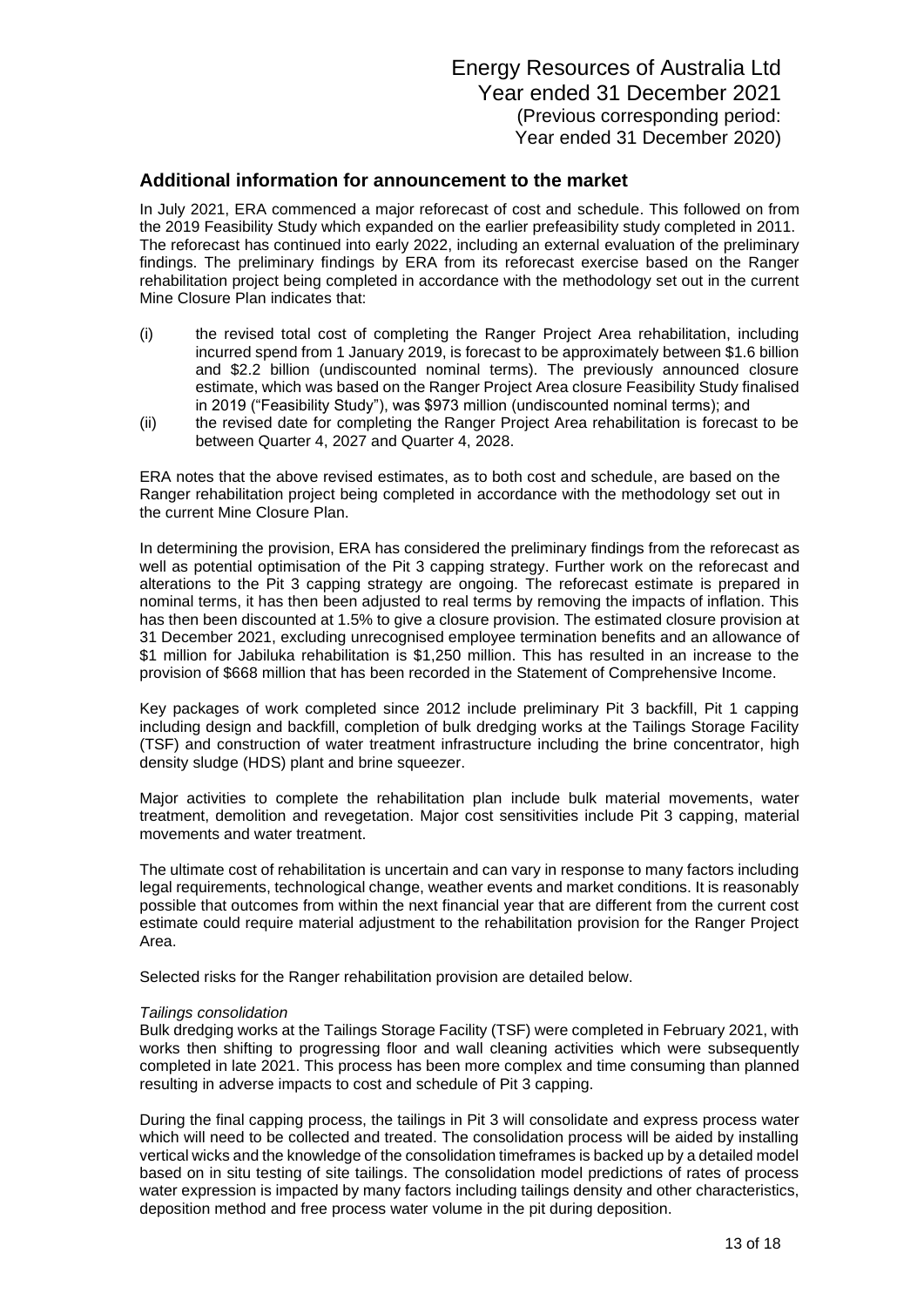These impacts have been considered in the reforecast but to the extent tailings consolidation and process water expression extend further could have additional adverse impacts on cost and schedule of completing rehabilitation.

#### *Process water*

Projects continue to progress in order to increase process water treatment capacity, including the completion of the brine concentrator expansion project.

Treatment of process water is critical to completing rehabilitation. As previously noted, the Feasibility Study and reforecast assumed a long-term average annual rainfall for the region in forecasting future water treatment requirements. Annual rainfall can vary from year to year. Historically, the region has seen higher than average rainfall in periods of 'La Nina' and this continued in 2020/21 with higher than average rainfall recorded.

Overall, process water volumes are sensitive to many factors. Any additional water would require treating through ERA's process water treatment infrastructure, in large part the brine concentrator. Water volumes can vary due to:

- additional rainfall above an average wet season;
- the performance of water treatment plants, including new smaller scale plants that have recently come online;
- the timing of closure of which water catchments occurs; and
- the volume and timing of water expressed from tailings.

#### *Process Water salt disposal*

As a result of treating process water, a waste stream of contaminated salt is generated. This is ultimately to be stored below tailings in Pit 3 via injecting the brine through bore holes. Recommissioning activities for this infrastructure have successfully occurred although the long term performance is yet to be fully confirmed. Should the disposal of salt in this manner not prove viable, an alternate method of salt disposal would be required. This could require significant additional capital expenditure which has not been allowed for in either the schedule or cost estimate and may not be available to ERA.

#### *Bulk material movement*

Pit 3 bulk material movements are sensitive to the volume of material which is to be moved and the schedule of movement.

#### *Other factors*

In addition to the factors identified above there are many additional items that the estimate could be impacted by, including: evaporation rates, stakeholder requirements, higher costs of refurbishing Jabiru township housing, engineering studies, other site contaminants, plant mortality and project support costs.

In estimating the rehabilitation provision, ERA has prepared its best estimate of costs and schedule, taking into consideration the risk factors identified above.

#### *Cash flow timing*

The company estimates the presentation of its rehabilitation provision between current and noncurrent liabilities, based on anticipated timing of expenditure from updated cash flow forecasts.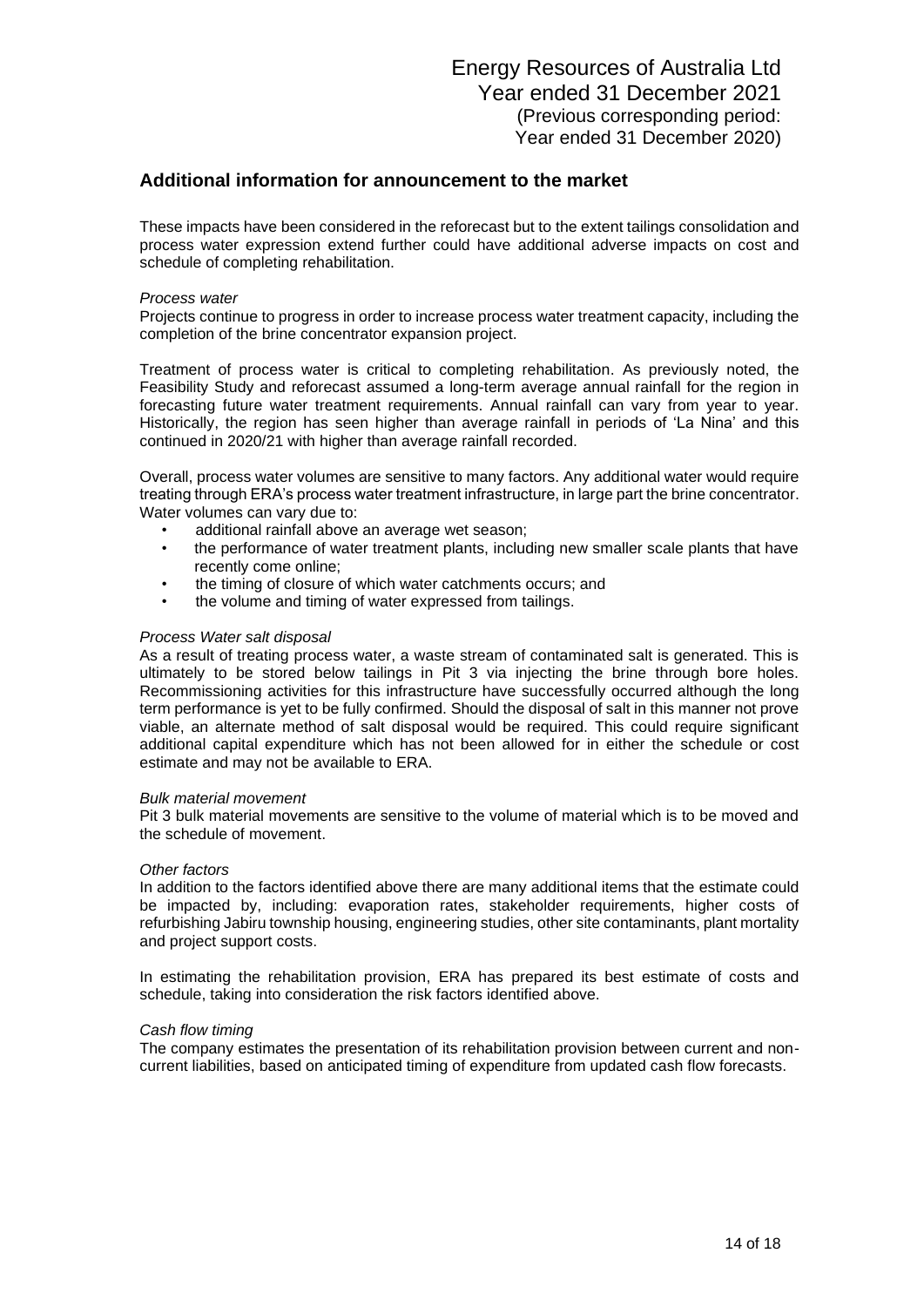| <b>Share capital</b>                                                                                             | 2021<br>'000' | 2020<br>'000'      |
|------------------------------------------------------------------------------------------------------------------|---------------|--------------------|
| A Class shares fully paid                                                                                        |               |                    |
| Share capital at the start of the year                                                                           | 3,691,383     | 517,725            |
| Shares issued during the year (at \$0.15 per share)                                                              |               | 3,173,658          |
| Share capital at the end of the financial year                                                                   | 3,691,383     | 3,691,383          |
| Total contributed equity                                                                                         |               |                    |
| Contributed equity at the start of the year<br>Additional contribution of equity (\$0.15 per share for 3,173,658 | 1,177,656     | 706,485<br>476.049 |
| shares)                                                                                                          |               |                    |
| Share issuance costs                                                                                             |               | (4,878)            |
| Contributed equity at the end of the year                                                                        | 1,177,656     | 1.177.656          |

As announced on 20 February 2020, ERA's fully underwritten 6.13 for 1 pro rata renounceable entitlement offer of new fully paid shares to raise approximately \$476 million closed successfully on 18 February 2020. The proceeds, to be used primarily to fund ERA's statutory rehabilitation obligations for the Ranger Project Area, have been invested in short duration term deposits across a variety of Australian deposit taking institutions as part of the government security receivable.

| <b>Accumulated losses</b>                                                                              | 2021<br>\$'000 | 2020<br>\$'000              |
|--------------------------------------------------------------------------------------------------------|----------------|-----------------------------|
| Accumulated losses at the beginning of the financial year<br>Net profit/(loss) attributable to members |                | $(1,358,460)$ $(1,369,920)$ |
| of Energy Resources of Australia                                                                       | (650, 212)     | 11.460                      |
| Accumulated losses at the end of the financial year                                                    | (2,008,672)    | (1,358,460)                 |

#### **Asset Carrying Values**

ERA has two cash generating units (**CGUs**), the Ranger Project Area and the Jabiluka Mineral Lease. The Ranger CGU includes all assets and liabilities related to activities on the Ranger Project Area, including the rehabilitation provision. The Jabiluka Undeveloped Property relates to the Jabiluka Mineral Lease which is currently under a Long Term Care and Maintenance Agreement with Traditional Owners.

At 31 December 2021, the property, plant and equipment in the Ranger CGU continues to be fully impaired. When capital expenditure is incurred, it is immediately expensed to the Statement of Comprehensive Income. For the year ended 31 December 2021, \$0.04 million in capital expenditure was expensed.

At the end of each reporting period, ERA assesses whether there are any indications that ERA's CGUs may be impaired, or circumstances have changed to indicate reversal of prior impairments. This requires judgement in analysing possible impacts caused by factors such as the price of uranium oxide, foreign exchange movements, operating and capital estimates, discount rate, project progression and Traditional Owner relationships.

ERA assessed the recoverable amount using a fair value less costs of disposal (**FVLCD**) method. ERA conducts impairment testing using a probability-weighted discounted cash flow model.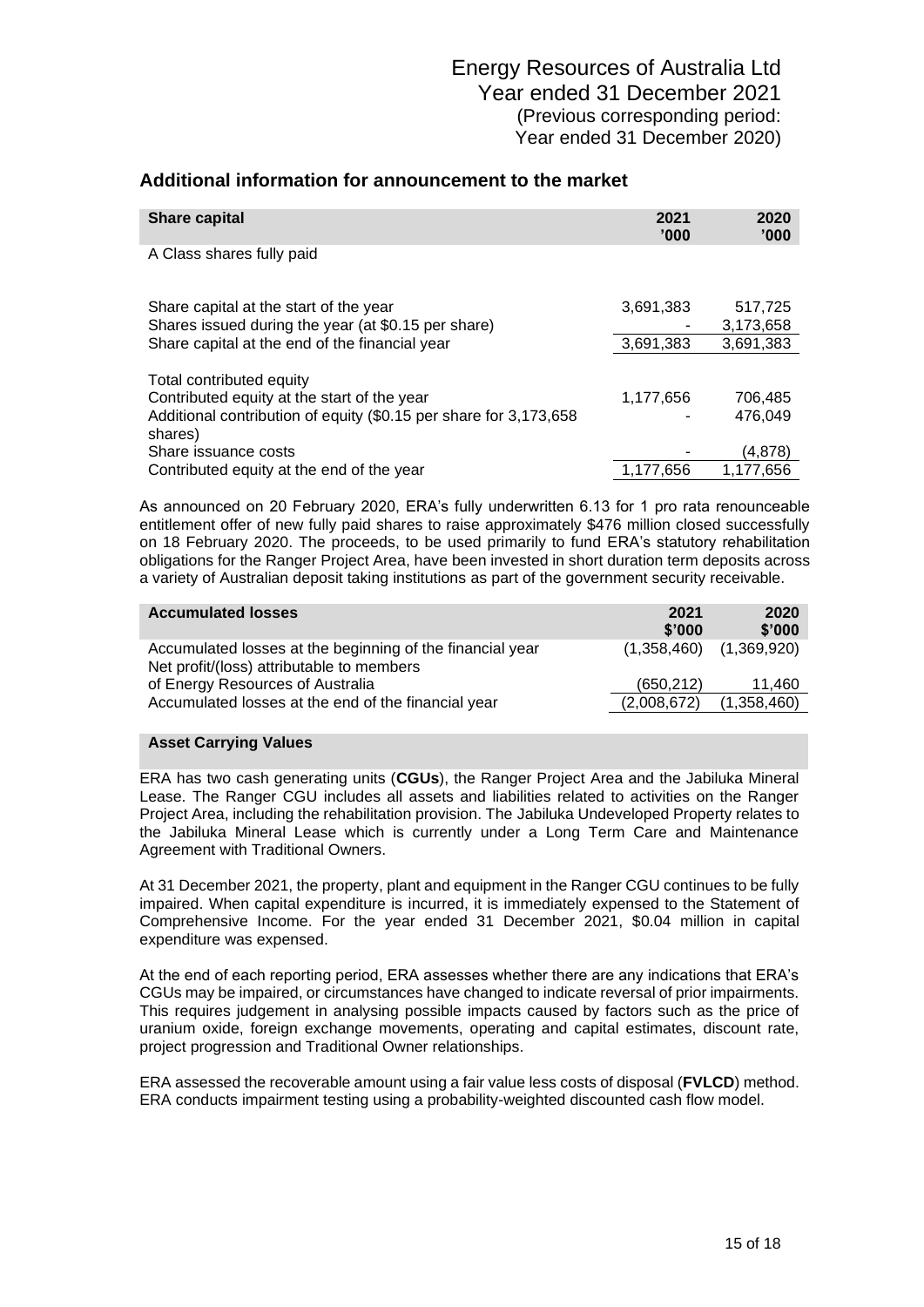#### **Undeveloped Properties**

Undeveloped properties are considered assets not yet ready for use. In reporting periods where impairment testing is required, the recoverable amount of the undeveloped properties is determined using the fair value less costs of disposal method. Undeveloped properties consist of the Jabiluka Mineral Lease.

The Jabiluka Mineral Lease is currently subject to a Long Term Care and Maintenance Agreement with Traditional Owners. This agreement ensures the Jabiluka deposit will not be developed without the consent of the Mirarr Traditional Owners. It is uncertain that this consent will be forthcoming and, by extension, that the Jabiluka deposit will be developed. Should this consent not eventuate in the future, the Jabiluka Undeveloped Property would face full impairment.

The valuation of the Jabiluka Mineral Lease requires a high degree of judgement. To determine the fair value, ERA uses a probability weighted discounted cash flow model, based on post-tax cash flows expressed in real terms, estimated until the end of the life of mine plan and discounted using an asset-specific post-tax real discount rate. Results are cross checked against market valuations of other undeveloped mining projects in the uranium industry and the broader mining sector, including market valuations of mining assets subject to long term approval constraints. The approach has previously been reviewed by an external valuation expert.

ERA regularly reviews and updates these assumptions and assesses potential impairment indicators and impairment reversal indicators. In December 2021, the review did not identify any indicators that the carrying amount of the Jabiluka Undeveloped Property may not be recovered in full, from successful development or sale. While some improvement in macro-economic factors has been identified since the prior impairment, it was determined that significant volatility remains and that it was too early to conclude whether these improvements would be sustained. As such, no indicators were identified that previously recorded impairment should be reversed. This review primarily considered the following key factors:

- uranium price changes based on the average of two reputable market analysis firms on the long-term uranium oxide price and the ongoing presence of a contract price premium;
- long term consensus forecast Australian/US dollar exchange rates;
- probability and timing of development and ongoing stakeholder relations; and
- applicable discount rate.

The review of these factors did not identify any material changes that would warrant a full impairment or impairment reversal review to be conducted. As a result, the carrying value of the Jabiluka Undeveloped Property remains at \$90 million.

Key assumptions to which the Jabiluka model is sensitive include: the probability of future development (which includes an assessment of obtaining any required approval and/or support of various stakeholders, including the Traditional Owners, regulatory bodies and shareholders), uranium oxide prices (including term contract price premiums in the future), foreign exchange rates, production and capital costs, discount rate, ore reserves and mineral resources, lease tenure renewal (January 2024) and development delays. A change in these assumptions may result in further impairment.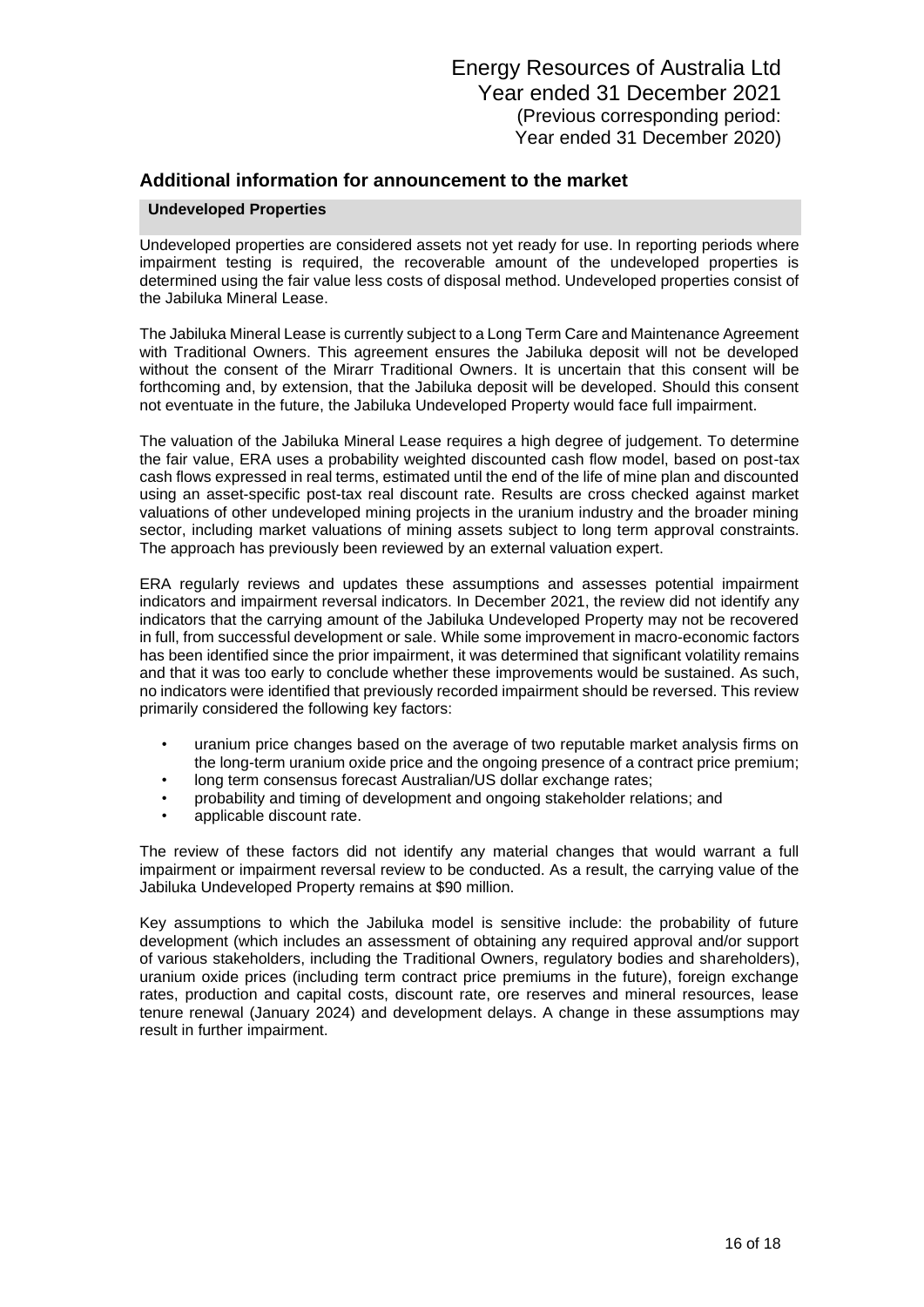Selected downside sensitivities to the fair value of the Jabiluka CGU at 31 December 2021 are summarised below. Based on current assumptions, no single change in the below sensitivities would result in further impairment, however should all occur full impairment would result.

| <b>Sensitivity</b>                                                 | Impact on value<br>\$million |
|--------------------------------------------------------------------|------------------------------|
| -5 per cent change in forecast uranium oxide price                 | (75)                         |
| +20 per cent change in development capital                         | (133)                        |
| +5 per cent change in forecast Australian/US dollar exchange rates | (69)                         |
| +1 per cent change in discount rate                                | (75)                         |

ERA's view remains that Jabiluka is a large, high quality uranium ore body of global significance.

#### **Taxation**

ERA has approximately \$225 million tax losses (at 30 per cent) that are not recognised as deferred tax assets due to uncertainty regarding ERA's ability to generate adequate levels of future taxable profits. This treatment is reviewed at each reporting date. Should future taxable profits eventuate this treatment will not impact ERA's ability to utilise available tax losses in future periods.

Judgement is required in regard to the application of income tax legislation. There is an inherent risk and uncertainty in applying these judgements and a possibility that changes in legislation will impact the carrying amount of deferred tax assets and deferred tax liabilities recognised on the balance sheet.

#### **Liquidity**

The Company's objectives when managing capital are to safeguard the Company's ability to continue as a going concern in order to provide returns for shareholders and benefits for other stakeholders and to maintain an optimal capital structure to reduce the cost of capital.

The future liquidity and capital requirements of ERA will depend on many factors. As a result of the rehabilitation provision increase, ERA has insufficient funds to fully fund rehabilitation. ERA is continuing to review all funding options. An inability to obtain sufficient funding would have a material impact on ERA's business, financial performance and assessment as a going concern. Rio Tinto has reiterated its commitment to ensuring the rehabilitation of the Ranger Project Area is successfully achieved to a standard that will establish an environment similar to the adjacent Kakadu National Park. ERA is commencing discussions with major shareholders about a funding solution.

In April 2016, ERA entered into a \$100 million credit facility agreement with Rio Tinto. ERA notes that due to the overrun of cost that a "Review Event" may or may have already occur under the current terms of the facility and therefore Rio Tinto may not be obliged to advance loans.

ERA currently has no debt and \$699 million in total cash resources (comprising \$164 million of cash on hand or at call and \$535 million invested as part of the government security receivable).

#### **Government security receivable**

Each year, ERA is required to prepare and submit to the Commonwealth Government an Annual Plan of Rehabilitation. Once accepted by the Commonwealth Government, the annual plan is then independently assessed and costed and the amount to be provided by ERA into the Ranger Rehabilitation Trust Fund (Trust Fund) is then determined. The Trust Fund includes both cash and financial guarantees.